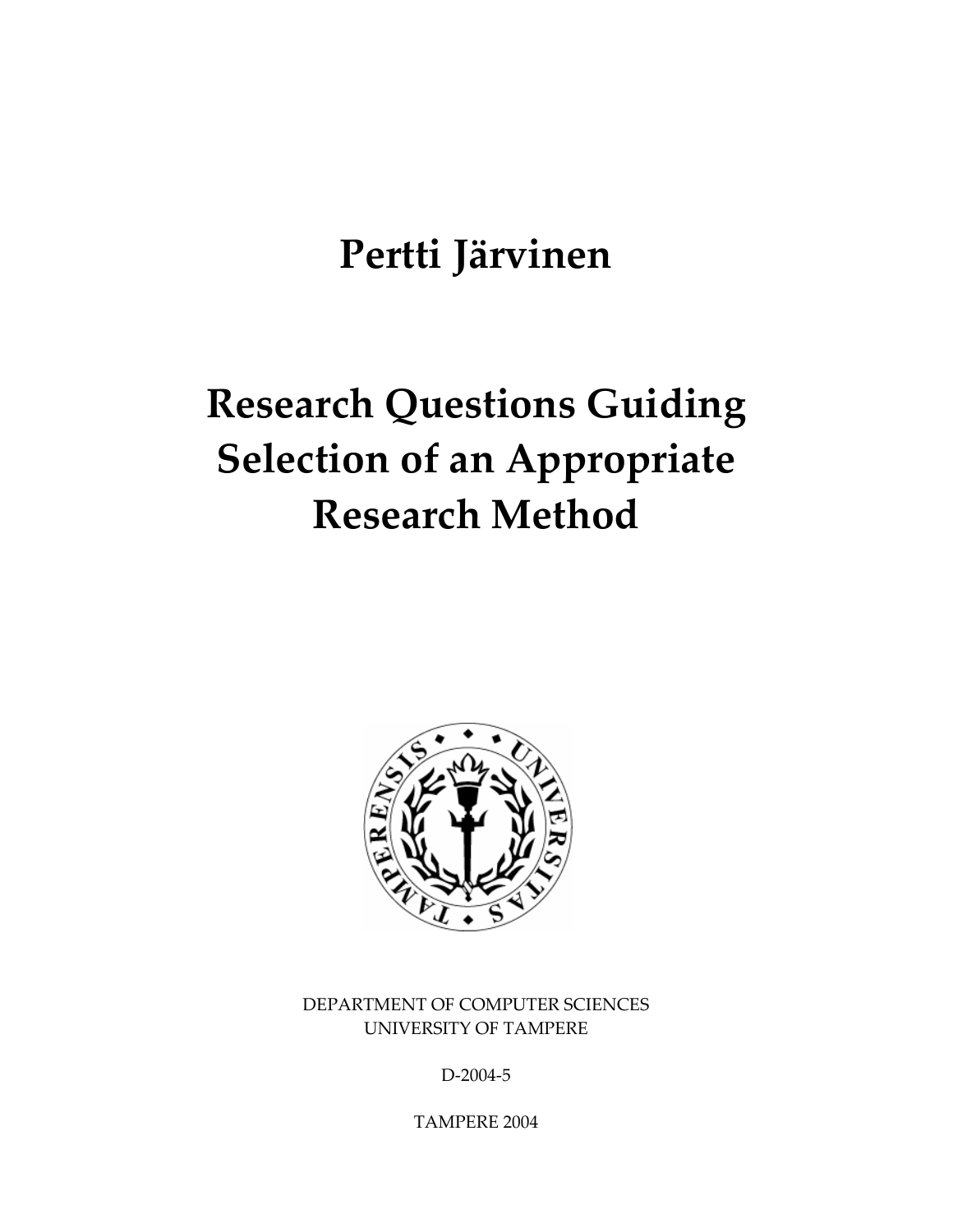UNIVERSITY OF TAMPERE DEPARTMENT OF COMPUTER SCIENCES SERIES OF PUBLICATIONS D – NET PUBLICATIONS D‐2004‐5, DECEMBER 2004

### **Pertti Järvinen**

# **Research Questions Guiding Selection of an Appropriate Research Method**

Appeared earlier in

Hansen, Bichler and Mahrer (eds.), Proceedings of European Conference on Information Systems 2000, 3-5 July. Vienna: Vienna University of Economics and Business Administration, 2000. pp. 124-131.

DEPARTMENT OF COMPUTER SCIENCES FIN‐33014 UNIVERSITY OF TAMPERE

ISBN 951‐44‐6196‐7 ISSN 1795‐4274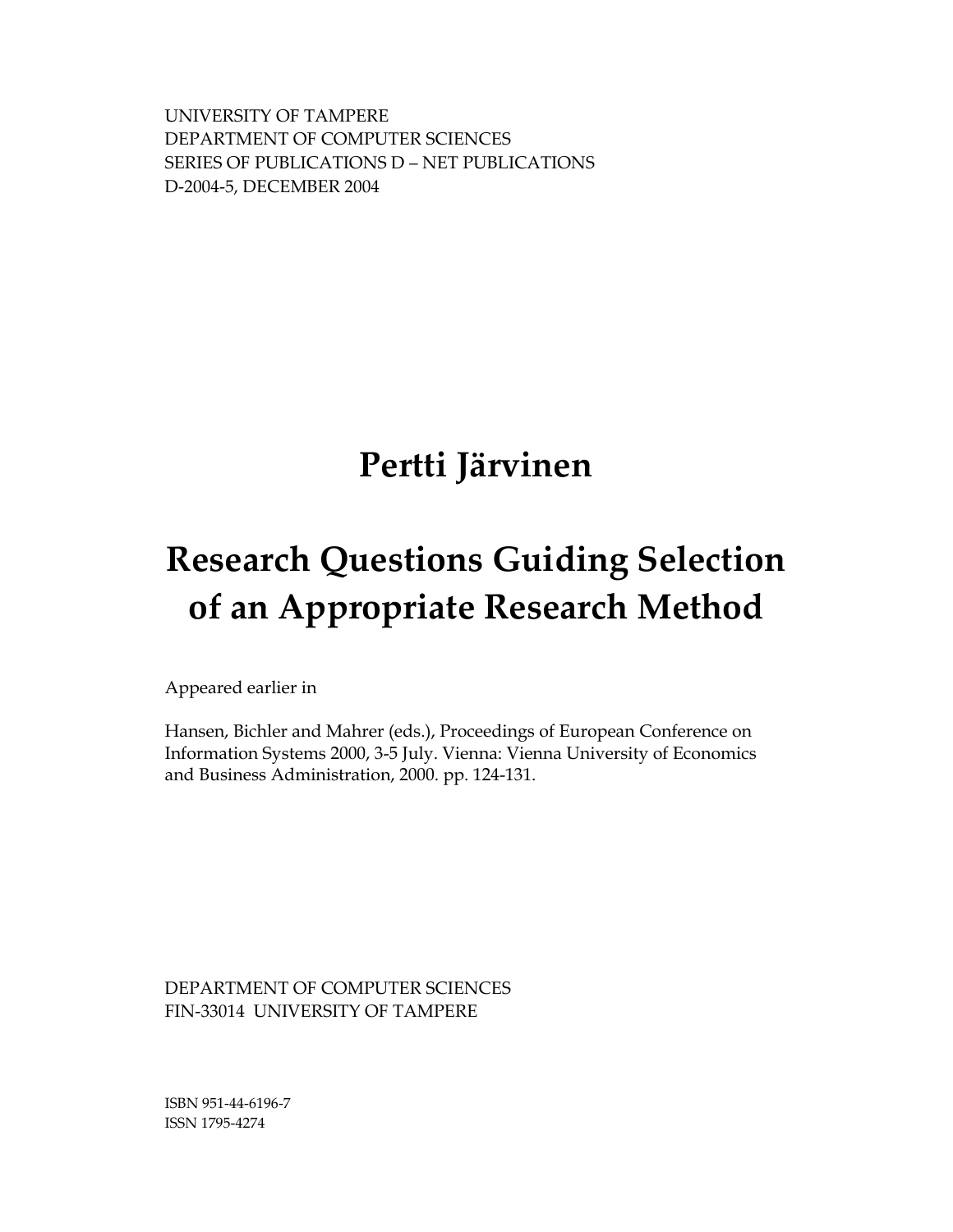#### **Research Questions Guiding Selection of an Appropriate Research Method**

P. H. Jarvinen

Department of Computer and Information Sciences FIN-33014 University of Tampere, Finland

*Abstract* **Research objects and research outcomes are proposed to act as a guide to select a proper research method. We, however, recommend that the research question as the essential factor of the research process should guide selection. Based on this idea we here develop taxonomy of research approaches with six categories. Taxonomy is then compared with three other classifications of research methods by using the comprehensiveness, parsimony and usefulness criteria.** 

#### I. INTRODUCTION

 In natural and social sciences the main question has been: What or which kind is the world? Concerning an artifact and its construction process we ask: Why and how do we build an artifact, e.g. an information system (IS)? The objects under study and the questions are different, and the research methods and criteria used in evaluation of both types of studies might be different, too or are they?

 In order to study the IS development methodology Galliers and Land [1] recommended to use such research methods as the field experiment, case study, survey, simulation, subjective/argumentative, descriptive/interpretive and action research. Nunamaker et al. [2] described and defended the use of systems development as a (research) methodology in IS research. Although we understand that on one hand the research methodology itself can be as a research object and on the other hand some information like the IS requirements are elicited during the IS development process, those two roles of the IS development methodology creates confusion. The dilemma also demonstrates the wideness of IS research domain. Hence we have many good reasons to more thoroughly study characteristics of research methods and try to structure them in the new and more natural way.

 In this paper we first classify research objects and research questions. In fact, we develop and propose taxonomy to categorize information systems research. Our taxonomy reconciles the dilemma above. Vogel and Wetherbe [3] who presented one of the first taxonomies motivated their creation by writing: "Taxonomies help to focus research, clarify representation in the literature, define standards and spot trends or gaps in the research". Thus, the taxonomy can in many ways support an IS researcher in his research efforts.

 We define a *research approach* as a set of research methods that can be applied to the similar research objects and research questions. The reason for taking a research approach instead of a research method as a unit of analysis is the limitations of human information processing [4]. We have tens of different research methods, for example, Miles and Huberman [5] refer to Tesch's [6] collection with 27 qualitative research methods, but the mental capacity of the human short term memory is restricted,  $5 \pm 2$  observational units (von Wright [4]). Hence we restrict our taxonomy development on research approaches, and give lists of research methods belonging to a certain approach.

 To test effectiveness of our taxonomy we apply Vogel and Wetherbe's [3] criteria of comprehensiveness, parsimony and usefulness. Bunge's [7, p. 75] argumentation for a good classification support the criteria above. To relate our taxonomy with other taxonomies we shall show differences between our taxonomy and the three other ones ([1], [2] and March and Smith [8]). Our aim is to argue how and why our taxonomy might better than the other taxonomies to assist an IS researcher in making an appropriate choice.

#### II. TAXONOMY OF RESEARCH OBJECTS AND RESEARCH **METHODS**

 In the development of our taxonomy the top-down principle is applied, i.e. all the research approaches is first divided into two classes, one or both are then divided again into two sub-classes etc. (Fig. 1). At the beginning we differentiate other methods from mathematical methods, because they concern formal languages, algebraic units etc., in other words, symbol systems without having any direct reference to objects in reality. From the rest of methods concerning reality we then use research questions in differentiation. Two classes are based on whether the research question refers to what is a (part of) reality or does it stress on utility of an artifact (something made by human beings). From the former we differentiate conceptual-analytical approaches, i.e. methods for theoretical development, from empirical research approaches. When the past and present are empirically studied, we differentiate the theory-testing or theory-creating methods depending on whether there is a theory, model or framework guiding the study or is a researcher developing a new theory grounded on the gathered raw data. Regarding artifacts we propose a differentiation between to build and to evaluate them.

 To give a more concrete view on our classes we enumerate their research methods. There are, however, a few research methods, e.g. case study, having many variants that belong to more than one approach. We therefore later consider different variants of the case study in more detail.

 In *mathematical* studies a certain theorem, lemma or assertion is proved to be true in a particular context of fundamental mathematical pre-suppositions. The research question could then be as follows: Can we prove this theorem to be true?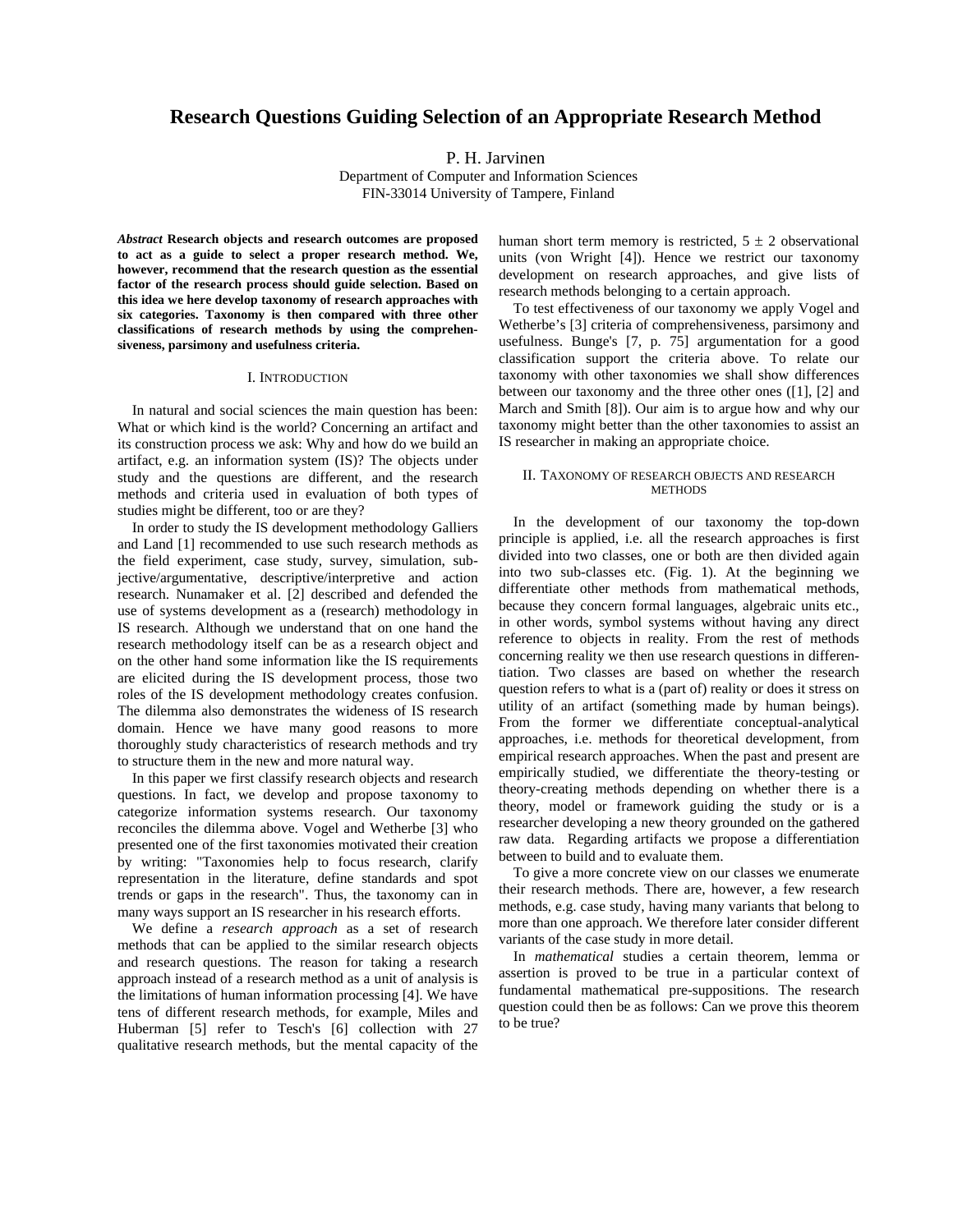

Fig. 1. Jarvinen's taxonomy of research methods

 As an example of mathematical approaches we recommend a reader to look at how Aulin [10, 104] proved Ashby's [9] Law of Requisite Variety. Derivation of the Law of Requisite Variety does not require advanced mathematical methods. This law is an entropy law. If A is a variable of any kind, the entropy H(A) is a measure of its variety. It shows how much the various appearances of A differ from each other. For a quantifiable variable, entropy is just another measure of variance. But entropy can be used, as a measure of variety, for qualitative variables as well. The Law of Requisite Variety says that the variety of regulator plus the regulatory effects of outer arrangements must be greater than the variety of disturbance and the variety of the regulator's uncertainty. – To our mind, although the Law of Requisite Variety is applicable to very many different problems, it does not concern any specific domain in reality, and hence it belongs to the objects of mathematical approaches.

 In *conceptual-analytical* studies normally two different approaches are identified. First, we can start from the assumptions, premises and axioms and derive the theory, model or framework. A researcher could ask: Which kind of theory concerning a certain part of reality could be derived, if certain assumptions and premises are valid? Second, the basic assumptions behind constructs in previous empirical studies are first analyzed; theories, models and frameworks used in those studies are identified, and logical reasoning to integrate them is thereafter applied. A researcher could then ask: Is there any common theory, which describes and explains those phenomena?

 The example of the conceptual-analytical approaches concerns organizational mechanisms for enhancing user

innovation in information technology (IT). The research question posed by Nambisan et al. [11] asks: "How can an organization encourage and nurture IT innovation among users? IT innovation initiation is viewed as a process of knowledge creation. Nambisan et al. offered a twodimensional taxonomy derived from organizational learning theory. The two dimensions are: (1) the type of knowledge and (2) the type of knowledge creation activity. An organization desiring to exploit a new technology needs to acquire three different types of knowledge [12]: Type 1 is knowledge about an IT without reference to any application context. Type 2 is knowledge about the application of an IT in the general business/industry (external) context. Type 3 is knowledge about the application of an IT in an organization's own (internal) context. Nambisan et al. identified two types of knowledge creation activity based on Huber's [13] classification of knowledge acquisition and knowledge conversion. By combining two typologies Nambisan et al. formulated their taxonomy of five classes:

Class 1: Acquisition of type 1 knowledge

Class 2: Acquisition of type 2 knowledge,

Class 3: Acquisition of type 3 knowledge,

Class 4: Conversion of type 1 knowledge into type 2 knowledge, and

Class 5: Conversion of type 1 or type 2 knowledge into type

3 knowledge. We did not use the deductive strategy to derive the theory from the assumptions, premises and axioms because of the scarcity of space, but we applied the inductive strategy by integrating the two known structures.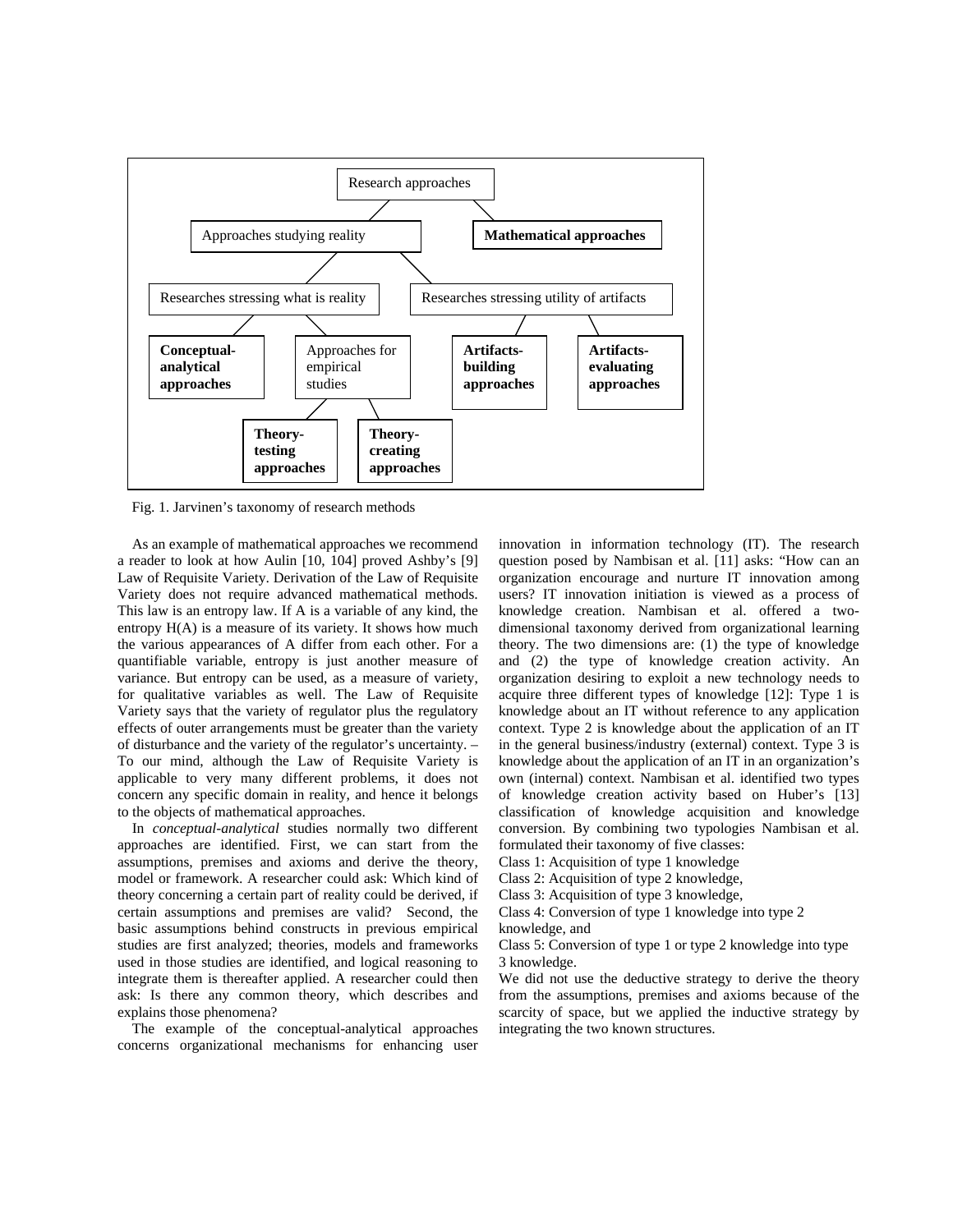In the *theory-testing* studies such methods as laboratory experiment, survey, field study, field experiment etc. are used. In the study where the theory-testing method is used the theory, model or framework is either taken from the literature, or developed or refined for that study. The research question could then be read: Do observations confirm or falsify that theory?

 As an example of the theory-testing approaches we continue to use the study performed by Nambisan et al [11]. They used the taxonomy with five classes for organizational mechanisms. An extensive review of the IS literature resulted in a preliminary set of 19 mechanisms. This set was presented to practicing IS managers in six organizations. After excluding some mechanisms the managers were requested to allocate each mechanism into one of the five classes in a Delphi study. Seven out of the 14 mechanisms were unambiguously classified in the first round and five additional mechanisms in the second round. Two mechanisms classified in the third round were eliminated from subsequent analysis concerning antecedents of those five classes. Nambisan et al then described the mechanisms in different five classes. – Our example is not the most typical one, e.g. not any controlled experiment nor survey. We again refer to the scarcity of space, and we want to emphasize that if there is no theory ready for testing, it must be derived as Nambisan et al did and we demonstrated above.

 To the *theory-creating* approach we include the "normal" case study ([14], [15]), ethnographic method, grounded theory [16], phenomenography, contextualism [17], discourse analysis, longitudinal study, phenomenological study, hermeneutics etc. A researcher could then ask: Which kind of construct or model could describe and explain the observations gathered? Which theory could explain "why acts, events, structure and thoughts occur" ([18], 378)?

 Swanson and Ramiller's study [19] is an example of theory creating approaches. The authors analyzed the manuscripts submitted to the journal Information Systems Research during its start-up years, 1987 through 1992. Swanson and Ramiller tried to give a rich accounting of core concepts, broader patterns and underlying themes in the manuscripts. To characterize the individual categories they provided descriptions of each manuscript and listed the key words, concepts and associations that appeared in research questions. They also examined the relationships among the categories, as suggested by research questions that point toward other categories than those to which they have assigned. Finally they considered how clustering in the relationships suggests higher-order themes. – The study performed by Swanson and Ramiller can be called as a second-order study, because they did not study a 'concrete' reality but other studies concerning a part of reality itself. Their method is, however, similar as many other theory-creating methods, e.g. the grounded theory [16].

 In *building* a new artifact utility aspects are striven and a particular (IS) development model is applied. The research question could be: Is it possible to build a certain artifact? In *evaluation* of the artifact, e.g. an information system, some

criteria are used and some measurements performed. A researcher could ask: How effective is this artifact? *Action research* contains the following phases: diagnosing, action planning, action taking, evaluating and specifying learning, in the cyclical process [20]. Hence, action research contains both building and evaluation in the same process. A researcher is then working with a client and the latter could ask: Could you help me and could we together solve this problematic situation?

 To consider the *building* process we take a negative example and describe difficulties in implementation. Orlikowski [21] explored the introduction of groupware into an organization to understand the changes in the work practices and social interaction facilitated by the technology. The Chief Information Officer of a large international consulting firm carefully chose a new groupware package (Lotus Notes) for helping the firm to manage its expertise and transform its practice. Results suggested that people's mental models and organization's structure and culture significantly influenced how groupware was implemented and used. Specifically, in the absence of mental models that stressed its collaborative nature, groupware was interpreted in terms of familiar personal, stand-alone technologies such as spreadsheets. Further, the culture and structure of the firm provided few incentives or norms for cooperating or sharing expertise, e.g. the consultants' incentive structure was based on having 'billable time' from clients for each of their activities. The firm's managers failed to modify this incentive structure. The consultants had no way to bill the significant amount of time (15-30 hours) for learning to use the new software or time that they would spend writing case reports that might help another consultant. – The artifact in our example consists of both the groupware package and its intended users. Our example does not demonstrate the construction steps taken in the artifact building process, but it pays attention those steps, e.g. the necessary training, did not be performed at all

 To familiarize *evaluation* we take Sweeney's et al [22] framework for evaluating user-computer interaction. A framework classifies usability evaluations in terms of three dimensions; the strategy to evaluation, the type of evaluation and the time of evaluation in the context of the product life cycle. The strategies described are user-based, theory-based and expert-based. The strategy to evaluation reflects the source of the data, which forms the basis of the evaluation. The types of evaluation are diagnostic, summative and metrication. These reflect the purpose of the evaluation and therefore the nature of the data and likely use of the results. The time of testing reflects the temporal location in the product life cycle at which the evaluation is conducted. This dictates the representation of the product, which is available for evaluation. - We did not select any real evaluation case because of the scarcity of space. Instead of that we tried to give a more detailed view of usability evaluation.

 We would like to return to the case study, because Cunningham [23] shows that there are at least 9 different case study types (TABLE 1).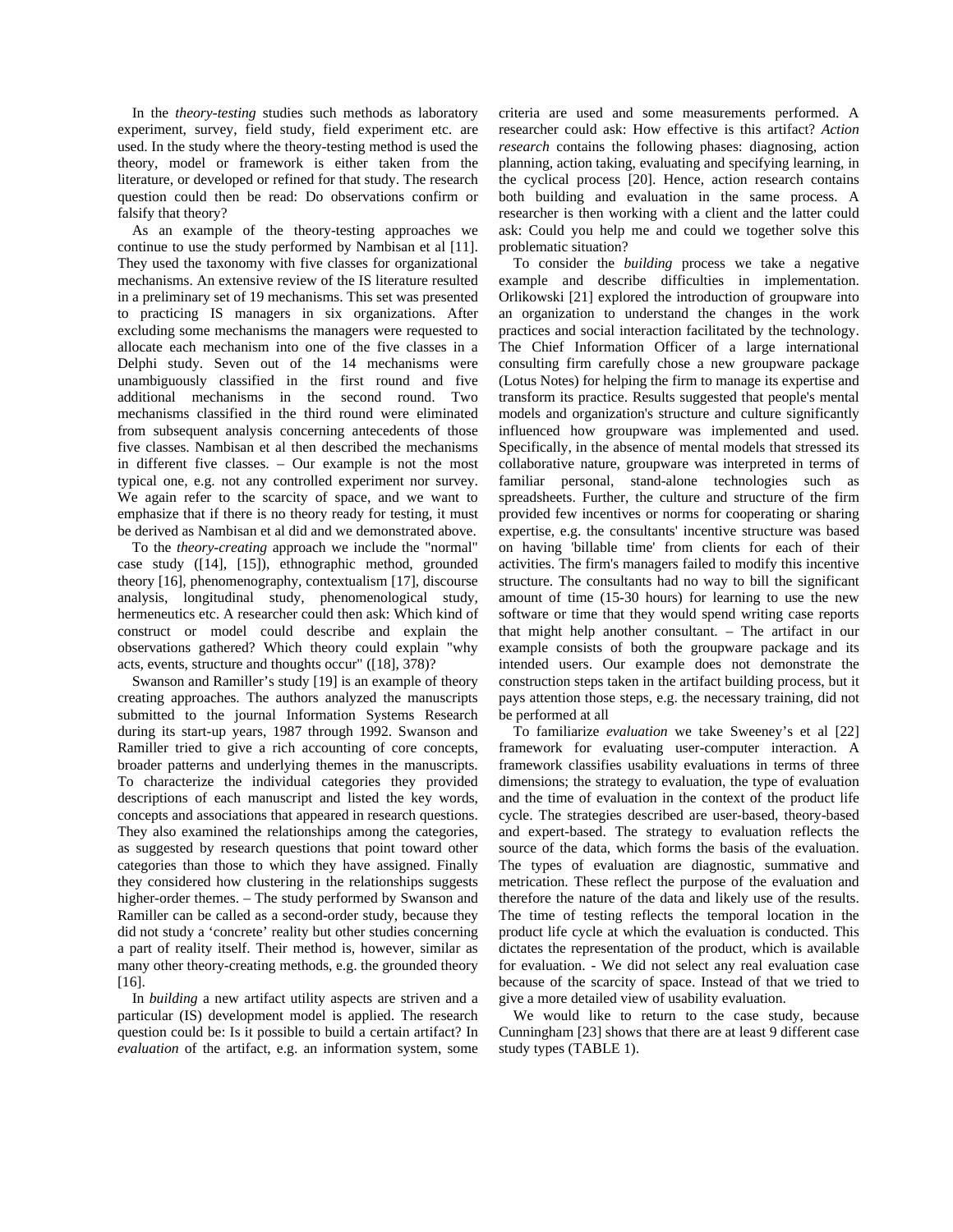|              | Intensive cases                   | Comparative cases              | Action research                |  |  |
|--------------|-----------------------------------|--------------------------------|--------------------------------|--|--|
| Purpose      | To develop theory from intensive  | To develop concepts based on   | To develop concepts which      |  |  |
|              | exploration                       | case comparisons               | help facilitate the process of |  |  |
|              |                                   |                                | change                         |  |  |
| Assumption   | Creativity through comparison     | Comparison of cases leads to   | Theory emerges in the          |  |  |
|              | with existing theories            | more useful theory             | process of changing            |  |  |
| Examples     | Dalton                            | Eisenhardt                     | Trist                          |  |  |
| Situation    | Usually evolves out of a          | Usually concepts are developed | Developing theory to assist    |  |  |
|              | researcher's intensive experience | from one case compared with    | practices and future social    |  |  |
|              | with culture or organization      | another case                   | science                        |  |  |
| <b>Types</b> | Narratives; Tabulation;           | Case comparisons; Case survey; | Diagnostic A.R.                |  |  |
|              | Explanatory; Interpretative       | Interpretative comparisons     | Experimental A. R.             |  |  |

TABLE 1. DIFFERENT TYPES OF CASE STUDIES (PARTIAL DESCRIPTION) [23]

 From the table above we can make some remarks. The columns in the table support and confirm our taxonomy, because the intensive case study types belong to the theorycreating approaches, the comparative cases to theory-testing approaches, and action research case studies contain both building and evaluation sub-processes in the same research process as demonstrated above. Traditionally the case study research method has been classified into the theory-creating research approach. Due to the fact there are also other case study types belonging to different research approach categories, the case study cannot be classified into one class only.

 To consider the comprehensiveness of our taxonomy we argue that in each differentiation of a certain class we evidently provided the exhaustive set of sub-classes. The only exception to the rule is a division between questions " (1) what is a (part of) reality or (2) does it stress on utility of an artifact". We cannot create the third type question, which were important from either the practical, theoretical or both points of view. Our taxonomy has six classes of research approaches and hence it is rather parsimonious. The usefulness of our taxonomy will be demonstrated below when we compare it with three other taxonomies.

#### III. OUR TAXONOMY AND THREE OTHER TAXONOMIES

 Next we analyze three highly-ranked taxonomies presented by Galliers and Land [1], Nunamaker et al. [2] and March and Smith [8]. Our purpose is to compare our taxonomy with those three ones. We then apply Vogel and Wetherbe's [3] criteria of comprehensiveness, parsimony and usefulness.

#### *Galliers and Land*

 Galliers and Land [1] classified the IS research methods according to modes and research objects (Table 2). They explain that "the simulation, or game / role-playing category, has been placed on the boundary of the traditional and newer approaches. This is to indicate that these kinds of approaches

range from the positivistic (simulation) to the subjective (role playing)."

 The Galliers and Land's taxonomy is based on the classifications previously proposed by Galliers [24] and Vogel and Wetherbe [3]. Galliers and Land claim that their taxonomy above "differs from these earlier efforts, however, in that it does not suffer from the problem of overlapping categories by ensuring the *object* on which the research effort is focused and the *mode* by which the research is carried out are differentiated". The purpose of their taxonomy is same as ours.

 Here we also apply Vogel and Wetherbe's criteria (comprehensiveness, parsimony and usefulness) to the Galliers and Land's taxonomy. The comprehensiveness analysis can be focused on both the objects and modes above. Concerning comprehensiveness of the object classes, we cannot find data, information, and knowledge bases as research objects. By relating the comprehensiveness consideration to the mode classes we cannot find mathematical approaches (with no reference to reality). By 'Theorem proof' Galliers and Land seem to mean studying and mathematically modeling regularly behaving technology, not theorem proving in formal languages, algebra, number theory etc., which we classified into the mathematical approaches. The mathematical modeling of the current or old technology belongs to the conceptual-analytical approaches, the mathematical modeling of technology for designing the new artifact to the artifactsbuilding approaches in our classification. The set of ten modes proposed by Galliers and Land is *not comprehensive*.

 Our classification has only six classes and it seems to contain every research approach. This means that the Galliers and Land's taxonomy is *less parsimonious* than ours. By looking at the columns 'Field experiment', 'Case study' and 'Simulation and Game / role playing' in Galliers and Land's Table 2 above, we find the same markings in those three columns, and we are now asking which mode to select. Their classification of the modes does *not* seem to be very *useful* in finding one appropriate research mode.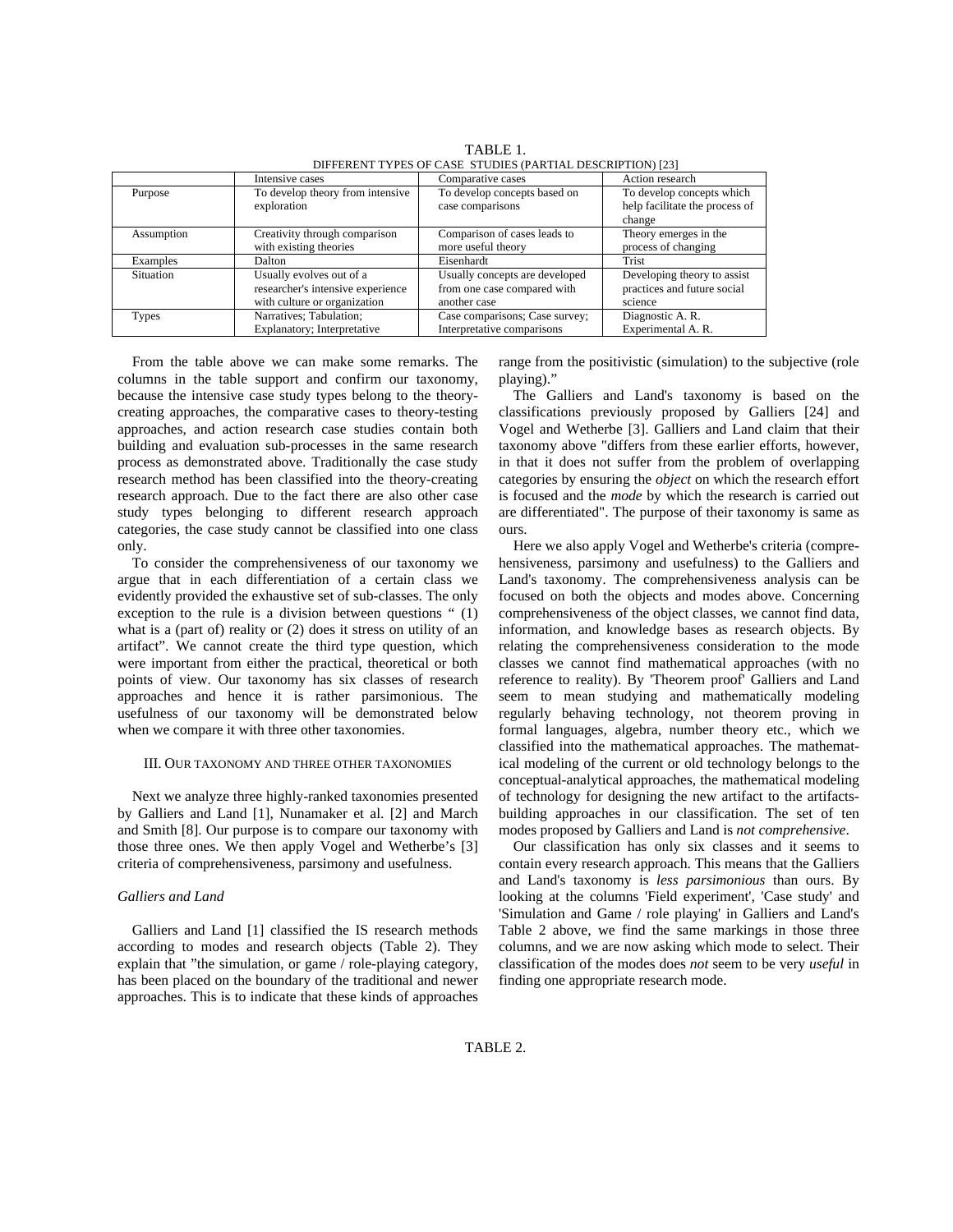| Object       | Theorem        | Laboratory     | Field    | Case     | Survey   | Fore-    | Simulation   | Subjective/ | Descriptive/ | Action         |
|--------------|----------------|----------------|----------|----------|----------|----------|--------------|-------------|--------------|----------------|
|              | proof          | experiment     | experi-  | study    |          | casting  | and Game     | Argumen-    | interpretive | Research       |
|              |                |                | ment     |          |          |          | role playing | tative      |              |                |
| Society      | N <sub>0</sub> | No             | Possibly | Possibly | Yes      | Yes      | Possibly     | Yes         | Yes          | Possibly       |
| Organization | No             | Possibly       | Yes      | Yes      | Yes      | Yes      | Yes          | Yes         | Yes          | Yes            |
| group        |                | (small groups) |          |          |          |          |              |             |              |                |
| Individual   | N <sub>0</sub> | Yes            | Yes      | Yes      | Possibly | Possibly | Yes          | Yes         | Yes          | Possibly       |
| Technology   | Yes            | Yes            | Yes      | Yes      | Possibly | Yes      | Yes          | Yes         | Possibly     | N <sub>0</sub> |
| Methodology  | N <sub>o</sub> | No             | Yes      | Yes      | Yes      | No       | Yes          | Yes         | Yes          | Yes            |

MODES FOR TRADITIONAL EMPIRICAL APPROACHES (OBSERVATIONS) MODES FOR NEWER APPROACHES (INTERPRETATIONS)

 Galliers and Land think that an IS development methodology is an object of research whereas in our classification the building and evaluating such methodologies belong to the artifacts-building and -evaluation approaches. Nunamaker et al. [2] consider it as a research methodology.

#### *Nunamaker et al.*

 In their paper Nunamaker et al. [2] tried to show that an analysis of the objectives of IS research clearly demonstrates the legitimacy and necessity of systems development as a research methodology. They cited the following research classifications: 1. Basic and applied research, 2. Scientific and engineering research, 3. Evaluative and developmental research, 4. Research and development, and 5. Formulative and verificational research. The goal of formulative research (also called exploratory research) is to identify problems for more precise investigation, to develop hypotheses, as well as to gain insights and to increase familiarity with the problem area. They asserted that the idea of system development as a research methodology fits comfortably into the category of applied science and belongs to the engineering, developmental, and formulative types of research.

 According to them systems development provides the exploration and synthesis of available technologies that produces the artifact (system) that is central to this process. The artifact that results from systems development functions as a bridge between the technological research, which they referred to as the 'concept' stage, and the social research, which they referred to as the 'impact' stage. The central nature of systems development in the research life cycle is depicted in Fig. 2. This shows an integrated strategy to IS research, which Nunamaker et al. believe to be necessary, if IS research is to keep pace with technological innovation and organizational acceptance. The multi-methodological approach to IS research that Nunamaker et al. propose consists of four research strategies: Theory Building, Experimentation, Observation, and Systems Development. They believe that a systems development methodology is both pivotal and general, and "it may well be the case that systems development represents a 'super-methodology' and actually contains a hierarchy of identifiable 'sub-methodologies'". We therefore analyze the 'super-methodology' and its relations to 'sub-methodologies'.



Fig. 2. A multi-methodological approach to IS research (Nunamaker et al. [2], the layout modified by us)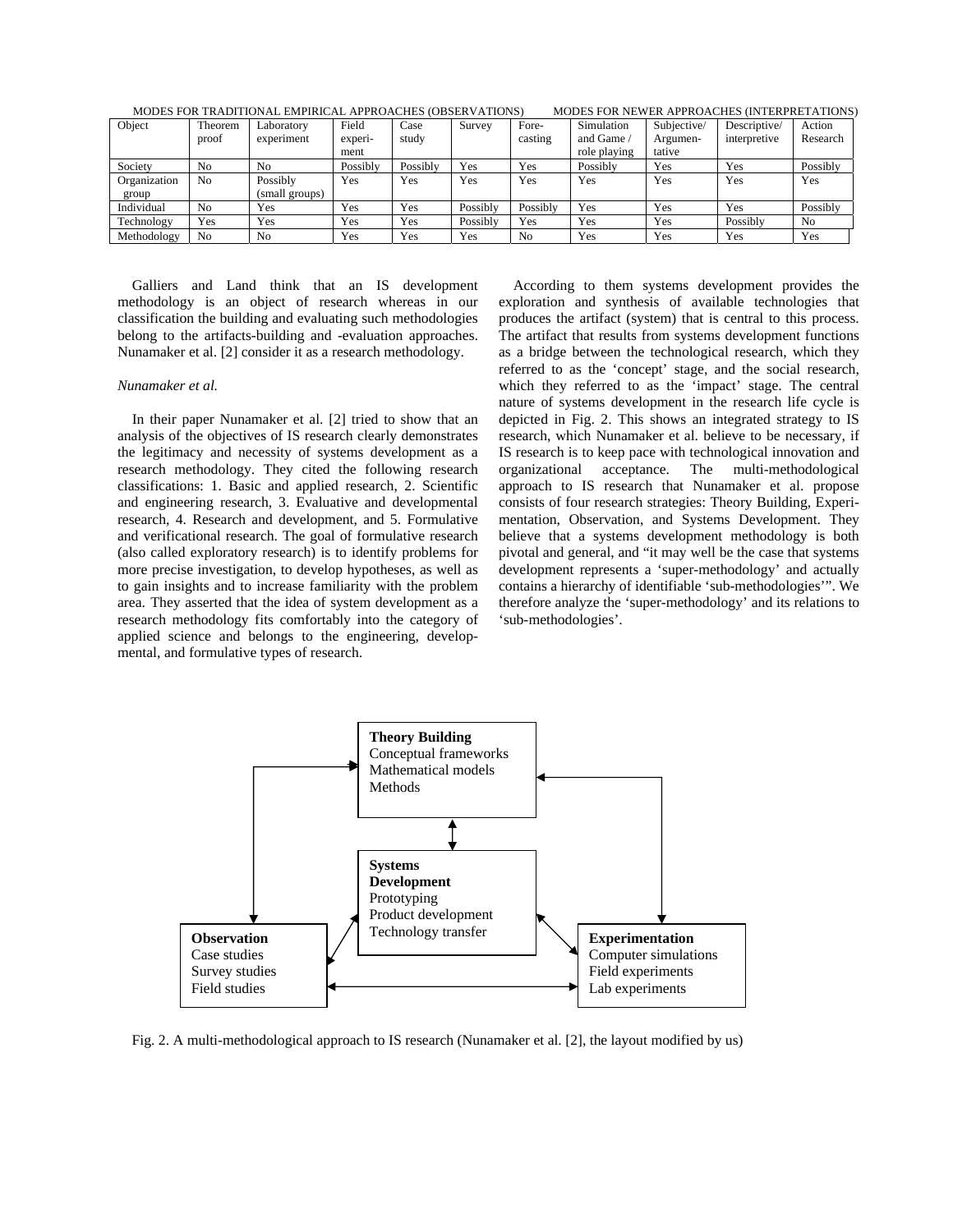They outlined Systems Development as the research process in the following way: 1. Construct a conceptual framework, 2. Develop a system architecture, 3. Analyze and design the system, 4. Build the (prototype) system, and 5. Observe and evaluate the system. Stages 2, 3 and 4 clearly belong to the Systems Development itself. Stage 1 is related to Theory Building sub-methodology in Fig. 2. Nunamaker et al. explain that the conceptual framework leads to theory building with different types of efforts: (a) Declare the "truth" ('go to statement considered harmful' [25]), (b) Formulate a concept (e.g. a framework for software productivity), (c) Construct a method (information hiding and hierarchical decomposition in software engineering [26]), and (d) Develop a theory (software science [27]). In the parentheses we presented examples of theory building efforts written by Nunamaker et al. Those examples demonstrate that Stage 1 (Construct a conceptual framework) in Systems Development uses Theory Building sub-methodology from the utility point of view, i.e. for supporting artifact-building process.

 Nunamaker et al. (1991) described tasks in Stage 5 (Observe and evaluate the system) as follows: 5.1 Observe the use of the system by case studies and field studies, 5.2 Evaluate the system by laboratory experiments or field experiments, 5.3 Develop new theories/models based on observation and experimentation of the system's usage, and 5.4 Consolidate experiences learned. Task 5.1 refers to submethodology Observation, and in it the use aspect of the system is emphasized, Task 5.2 refers to sub-methodology Experimentation, where evaluation of the system is emphasized. Both tasks 5.1 and 5.2 would belong to the artifact-evaluation approach in our taxonomy (Fig. 1). Task 5.3 emphasizes the system's usage, and may produce new theories/models for building and evaluation of the system. The experiences learned (5.4) also relate to both building and evaluation of the new system.

 We conclude that in Stages 1 and 5 the similar methods and arrangements are mentioned as in the traditional theory building, experimentation and observation approaches. However, *the essential difference appears in research questions*. Systems development emphasizes the *utility* aspect of the artifact (system), whereas the traditional theory building, experimentation and observation approaches are normally used for answering such questions as: What is a part of reality, why and how do some processes and events take place? In the thinking of Nunamaker et al. [2] systems development dominates and the traditional research approaches are subordinated. They do not therefore seem to recognize that difference in research questions.

 Because of the purpose of Fig. 2, the dominating role of systems development, differs from our purpose (Fig. 1), consideration of comprehensiveness, parsimony and usefulness of the classification of Nunamaker et al. in Fig. 2 does not have any sense. If we make a thought experiment, ignore relations in Fig. 2 and only look at four sets of methodologies (theory building, experimentation, observation and systems development), we can imagine the following contents of methodologies: (i) The theory building might contain both mathematical and conceptual-analytical approaches. (ii) The experimentation and observation contain both theory-testing and theory-creating approaches. (iii) The systems development contains both the artifact-building and artifact-evaluation approaches. Two main differences compared with our classification in Fig. 1 were in category (i) and (ii). Especially in category (ii) Nunamaker et al. are emphasizing naturalness of research settings in the observation approaches compared with the experimentation approaches, hence they use different dividing factor than we. Hence the *parsimony* of the classification of Nunamaker et al. provides *less comprehensive* and *less useful* classification than ours.

#### *March and Smith*

 March and Smith [8] presented that there are two kinds of scientific interest in IT, descriptive and prescriptive. Descriptive research aims at understanding the nature of IT. It is a knowledge-producing activity corresponding to natural and social sciences (later shortly natural sciences). Prescriptive research aims at improving IT performance. It is knowledge-using activity corresponding to design science (Simon [28]). March and Smith further argue that an appropriate framework for IT research lies in the interaction of design and natural sciences.

 March and Smith compare their own framework with the old framework (Ives et al. [29]) characterizing specific research subjects and identifying sets of variables to be studied. They criticize the old framework with four reasons. First, it fails to provide direction for choosing important interactions to study; any and all interactions among identified variables are treated equally. Second, it fails to account for the large body of design science research being done in the field. Third, it fails to recognize that IT research is concerned with artificial phenomena operating for a purpose within an environment; the nature of the task to which the IT is applied is critical. Fourth, it fails to recognize the adaptive nature of artificial phenomena; the phenomena itself is subject to change, even over the duration of the research study.

 Fig. 3 describes a new research framework based on four ideas by March and Smith [8]. First, columns are divided by natural science and design science. Second, March and Smith differentiate the aspects 'theorize' and 'justify' in the natural science, and third, the 'build' and 'evaluate' aspects in the design science. Fourth, 4 types of design science products (constructs, models, methods and instantiations) are recognized. – We can immediately inform that we partly applied three first ideas to our taxonomy (Fig. 1).

 By comparing Fig. 3 with Fig. 1 we identify that the mathematical approaches are not included in Fig. 3.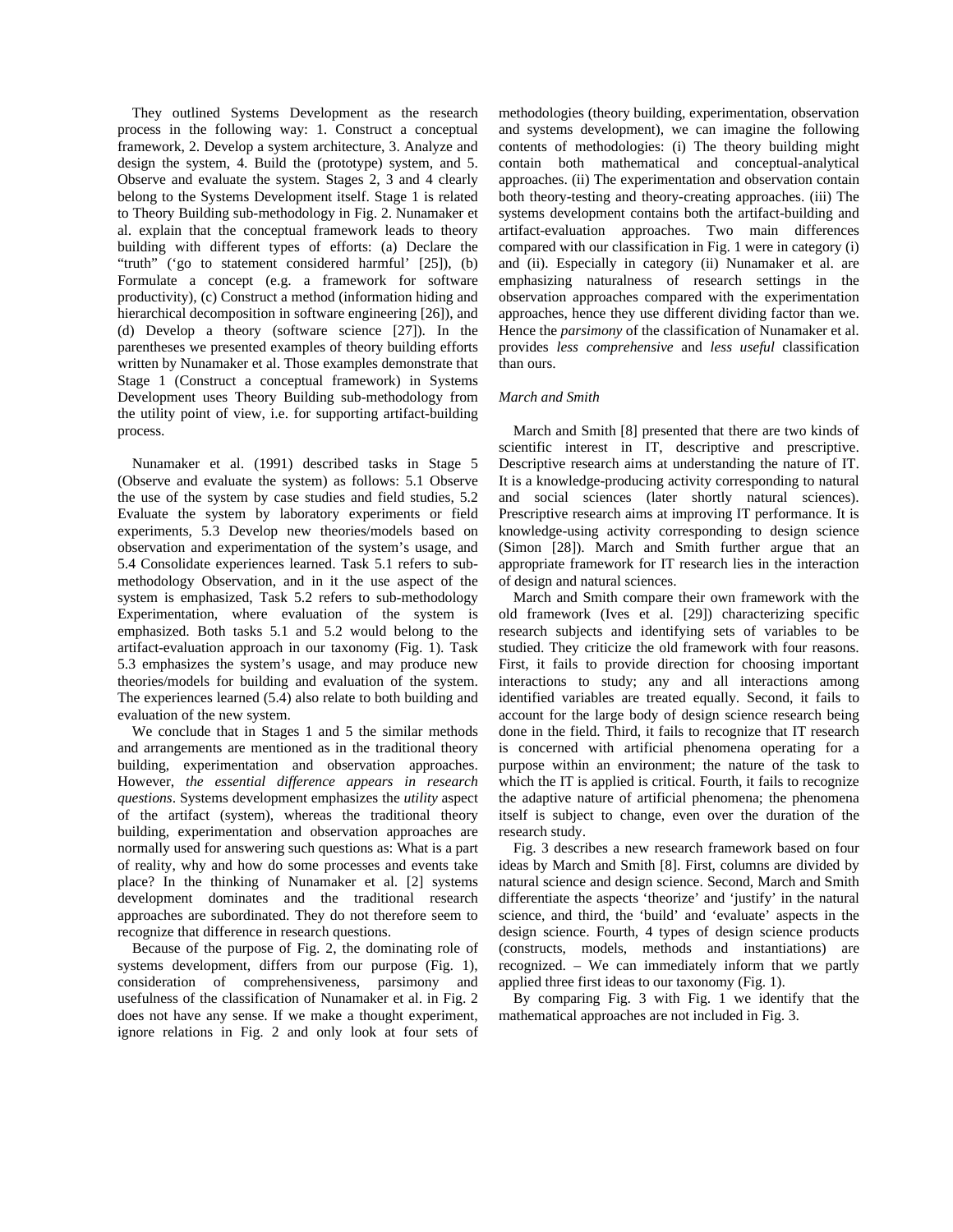



Fig. 3. A research framework (March and Smith [8])

 March and Smith implicitly consider social sciences similar to natural sciences by assuming that natural laws can be derived in social sciences, too. But this is not the valid assumption in human behavior, because a human being can use her free will. Hence, sciences studying human beings as self-steering systems might need own theorizing and justifying columns in Fig. 3 (cf. Aulin [30]). We conclude that the framework in Fig. 3 is *not comprehensive*. After the proposed amendments it *no more is parsimonious either*.

 At first sight the tabular form of Fig. 3 seems to be very useful. At the beginning of her study a researcher should only imagine her research activities and potential research outputs, and she could then deduce a correct research approach from Fig. 3. The tabular form was problematic for March and Smith, because they first wrote that "natural science uses but not produce methods". Hence the entry with 'coordinates' (Method, Theorize) were empty. Later they wrote that "for algorithmic methods, theorizing can be formal and mathematical with logical proofs being used for justification or it can be behavioral, explaining why and how a method works in practice". This would mean that the same entry were non-empty! - The citation above also demonstrates that March and Smith have difficulties to conceptually separate justifying and theorizing from each other.

 Our evaluation above showed that the comprehensiveness, parsimony and *usefulness* aspects in the March and Smith's framework *left a lot to be desired*. March and Smith drew examples primarily from the domain of data management. However, it is typical of this domain that it behaves regularly and hides some special characteristic (for example, selfsteering) of human being. This fact and the promising tabular form might lead them to a bit narrow view.

#### IV. DISCUSSION

 Our taxonomy was based on both research questions and research objects. Although Galliers and Land [1] also used research objects in classification, they did not succeed to give explicit instructions for a researcher. To our mind, Nunamaker et al. [2] overemphasize the role of systems development methodology as a research methodology and at the same moment subordinated other research approaches. They proposed that the traditional theory building, experimentation and observation approaches should be used to consider and measure the utility aspect of the artifact (system). Whereas those traditional approaches are normally used for answering such questions as: What is a part of reality, why and how do some processes and events take place? March and Smith [8] found many useful classification principles. The tabular form and ignoring special characteristics of some research objects, however, lead them to a little incomplete framework. We showed that these three competing frameworks are less comprehensive, parsimonious and useful than our taxonomy.

 To our mind, a researcher first tries to formulate her research question. The other three frameworks emphasize research objects, activities and outcomes, which might become more concrete later in the research process than the research question. We believe that our taxonomy could better assist a researcher to find the best research approach. (We collected, classified and presented many research methods in our text-book (Järvinen [31]). It also contains a short chapter describing how some research methods are related to different schools of philosophy of science.)

 This research domain is not yet exhaustively studied. We could, for example, study whether differentiation between experimentation and observation proposed by Nunamaker et al. [2] could be applied in other classes than the theorytesting one, too. Another idea to make our taxonomy more dense is to try to locate all the modes presented by Galliers and Land [1] into appropriate classes and future subclasses in our taxonomy. March and Smith's [8] article raised the following question into our mind: Are the models used in describing 'what is a (part of) reality' truly different from those models, which stress on utility of an artifact?

#### ACKNOWLEDGMENT